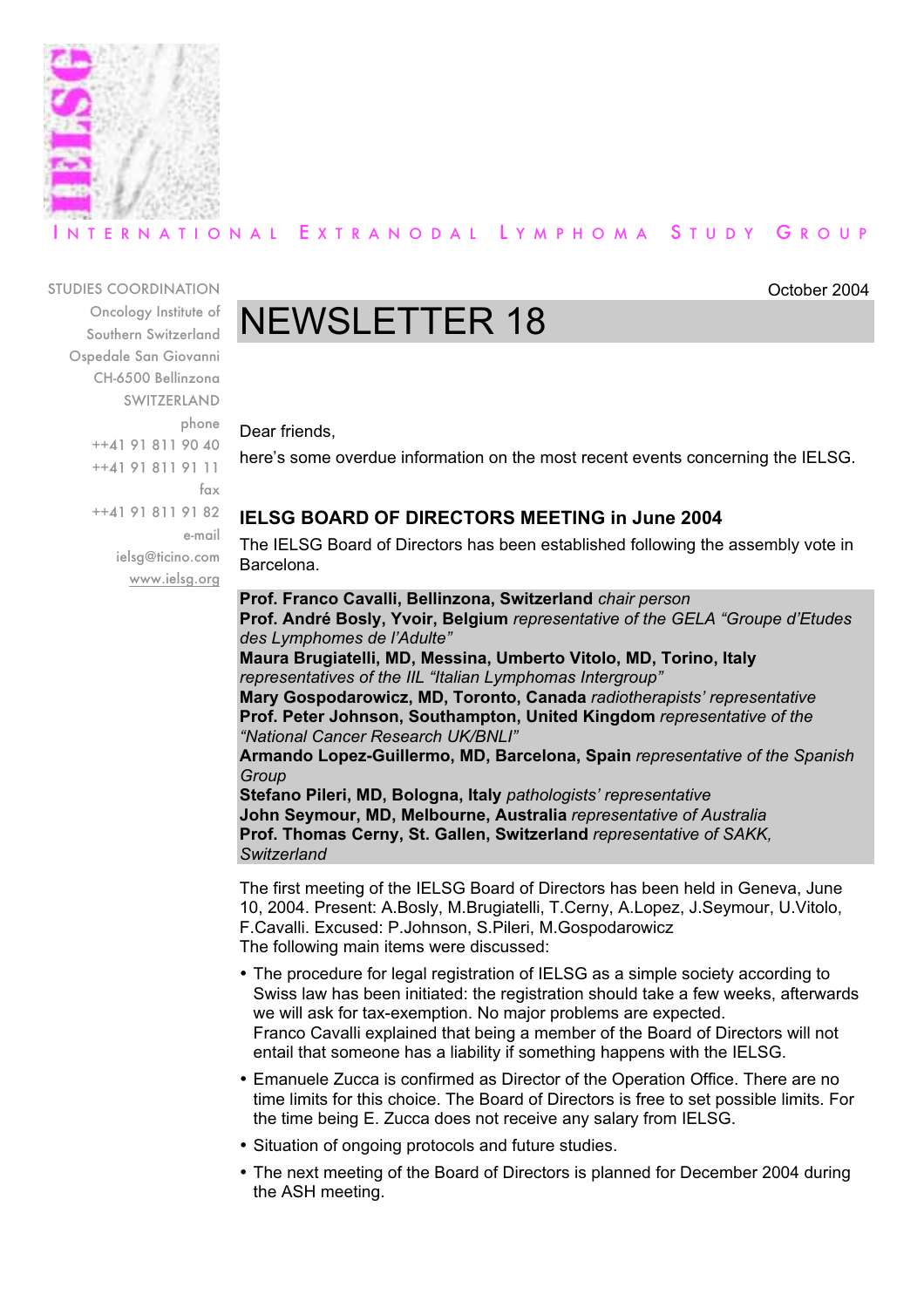## **THE ONGOING STUDIES**

All the ongoing clinical studies open for patient's registration are listed in our website www.ielsg.org. You will find below some additional information on the present state of some studies.

**IELSG 3** *Randomized trial of observation vs chlorambucil after anti-helicobacter therapy in low-grade gastric lymphoma*

A long term analysis of antibiotic therapy in the MALT lymphoma is ongoing and an abstract will be sent for the next Lugano Conference.

**IELSG 10** *A phase II study of CHOP, with intrathecal methotrexate followed by radiotherapy, in patients with primary testicular non-Hodgkin's lymphoma* So far 37 patients have been entered. The planned accrual is 50! With a little help from our friends the study may be completed soon.

**IELSG 14** *Retrospective evaluation of primary bone lymphoma* The retrospective study is closed, a final analysis will be performed in the next few months.

#### **IELSG 15** *Retrospective evaluation of primary breast lymphoma*

Giovanni Martinelli and Ryan Gail are analysing the data. An abstract should be prepared for the next Lugano Conference and final analysis will be discussed at the next Ascona Meeting.

**IELSG 19** *Multicenter randomized trial of chlorambucil versus chlorambucil plus rituximab in extranodal marginal zone B-cell lymphoma of mucosa associated lymphoid tissue (MALT lymphoma)*

So far 150 patients have been enrolled. The accrual is summarised in the figure.



**Accrual at September 30, 2004**

Randomization: 75 chlorambucil alone, 75 chlorambucil+rituximab. Accrual by country: 7 Belgium, 25 England, 38 France, 68 Italy, 8 Spain, 4 Switzerland.

Median age: 58 years. Sex: 80 M, 70 F.

Primary sites: 62 gastric, 88 extra-gastric.

Disease: 134 de novo, 16 relapsed. Nodal involvement: 63.

IPI score: 87 low risk, 26 low-intermediate, 30 intermediate-high 7 high risk. SAEs: 1 death due to progression and histologic transformation in Burkitt-like lymphoma possibly related to the study treatment, 1 severe pain infusion-related requiring hospitalization, 5 hospitalizations deemed non-related to the study treatment (epigastric pain, bone fracture, multiple trauma, pulmonary embolism) Withdrawals: 4 PD, 3 patient's decision, 1 revised histology (mantle cell)

In a few weeks the planned interim analysis will be done.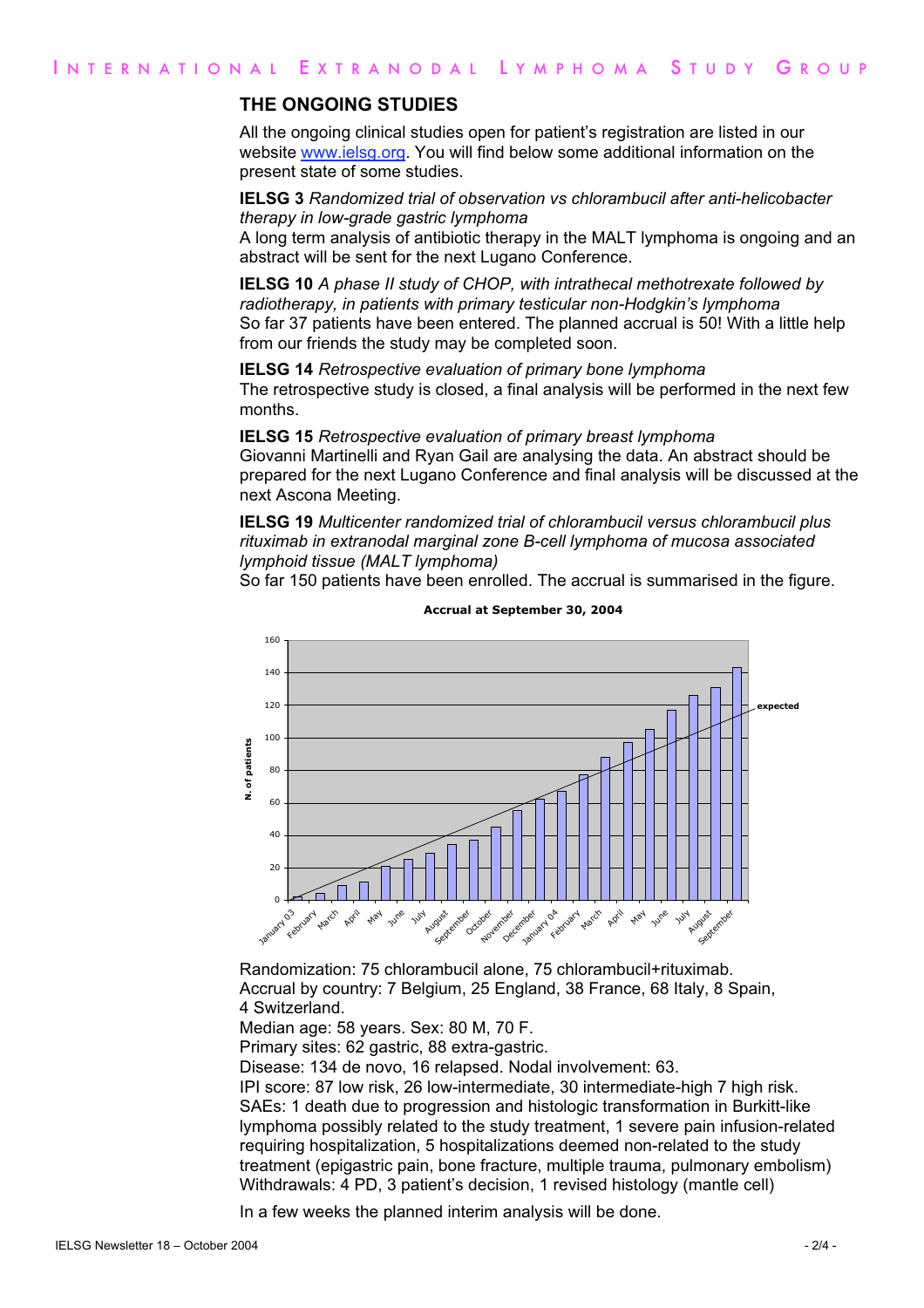**IELSG 20** *Randomized phase II trial on primary chemotherapy with high-dose methotrexate, alone or associated with high-dose cytarabine, followed by responseand age-tailored radiotherapy for immunocompetent patients with newly diagnosed primary central nervous system lymphoma.* So far 10 patients have been enrolled.

**IELSG 22** *Gastric irradiation for MALT lymphoma: a retrospective study* So far 21 patients have been registered.

**IELSG 23** *Retrospective evaluation of primary head and neck lymphoma* So far 330 patients have been enrolled.

## **STUDIES IN PREPARATION**

- At ASCO as well as at EHA there were meetings between E. Zucca and A. Ferreri with the representatives of the primary CNS Lymphoma Group to continue the preparation of a master protocol, and to further discuss future activities. A meeting between John Radford and Andrés Ferreri concerning the planned protocol for ocular lymphomas will take place. Information will be circulated as soon as possible.
- A IELSG protocol for the VELCADE in Marginal Zone Lymphomas is in preparation with some support from Johnson & Johnson. It will however be limited to only a fiew institutions.

#### **TISSUE MICROARRAYS AND GENE EXPRESSION FROM PARAFFIN-EMBEDDED TISSUES: NEW FACILITIES FOR IELSG STUDIES"**

FISH and immunohistochemistry are commonly used to assess RNA, DNA, or protein expression in individual tumour samples. On the other side, tissue microarrays make now possible to analyse hundreds of individual patient specimens in a single experiment by using only very small sections from each paraffin blocks and DNA microarrays allow the study of gene expression of thousands of genes in only one experiment. Advances in probe design allow now to use paraffin-embedded tissues for whole genome gene expression studies. The use of laser capture microdissection combined to DNA microarrays further improves the extent of biologic question that can be addressed.

The San Raffaele Institute in Milan and the Oncology Institute of Southern Switzerland in Bellinzona have set up a collaboration which could now provide whole facilities to be used for IELSG studies. The Milan group can provide the opportunity to build tissue-microarrays for individual IELSG retrospective and prospective studies to effectively screen markers to evaluate their predictive and prognostic impact. The combination of laser capture microdissection, available in Milan, and gene expression profiling performed in Bellinzona using the new specially designed human Affymetrix chips containing probes targeting more than 47,000 transcripts are currently being setting up in order to study very well defined neoplastic populations.

For anyone interested to build up tissue microarrays or to take advantage of the above-mentioned techniques, please feel free to contact the following persons:

Francesco Bertoni (frbertoni@mac.com) Claudio Doglioni (doglioni.claudio@hsr.it) Maurilio Ponzoni (ponzoni.maurilio@hsr.it)

#### **TROG 99.04: SURVEY ON A PRIMARY BONE LYMPHOMA STUDY**

*A Prospective, non-randomised study of chemotherapy and radiotherapy for osteolymphoma (OL)*

During the last IELSG meeting held in Barcelona, we discussed the participation to a multicenter prospective study of chemo-radiotherapy in primary bone lymphoma now active in the Australia and New Zealand. We would like to check again the interest in this matter and to estimate the number of patients that can be enrolled in this study from IELSG investigators and institutions.